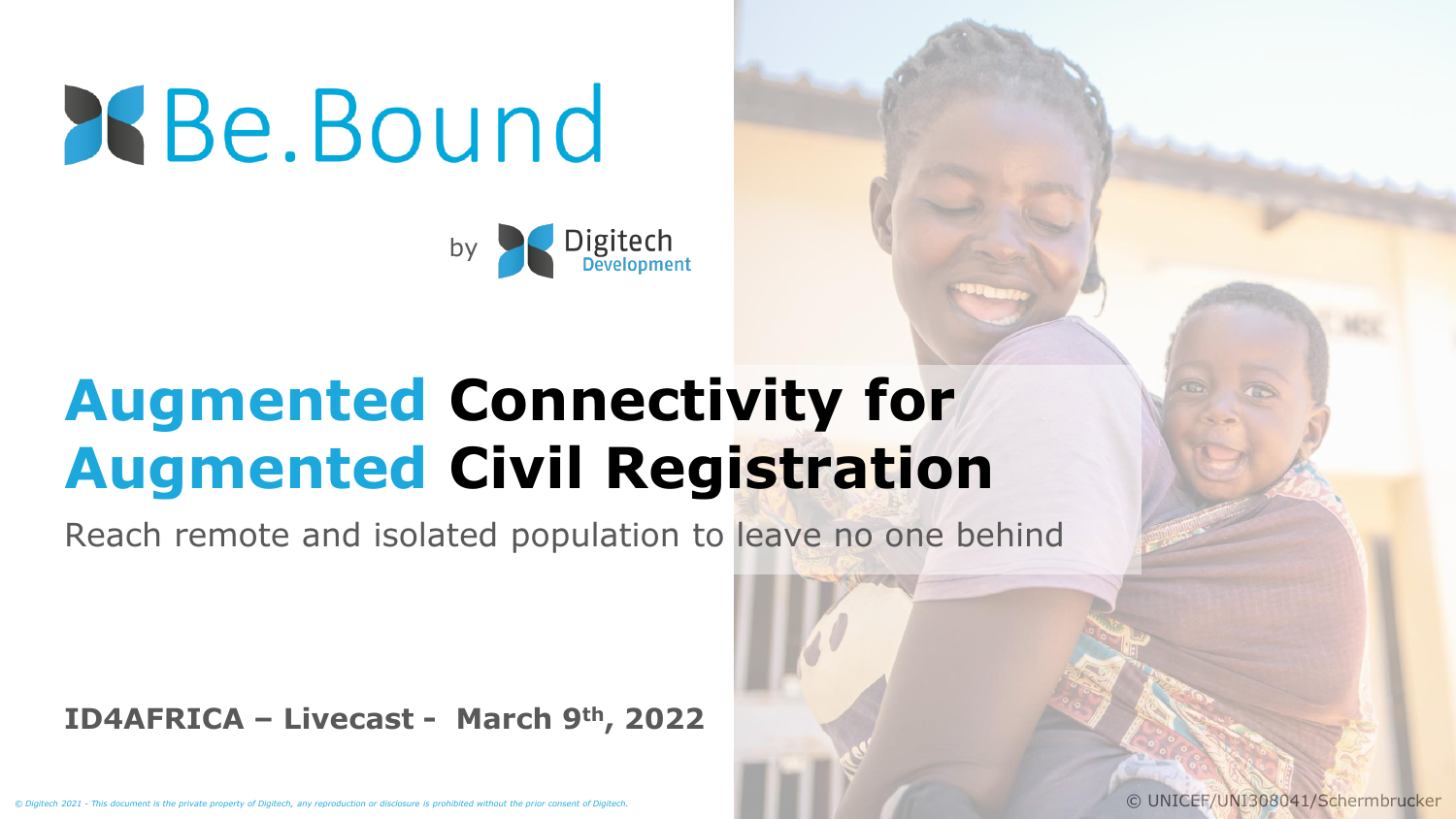# **| Context**

## **X** Be. Bound

## A major challenge in registering vital events

▪ **Digitalization of civil registration** is often a challenge in **rural areas** because of **lack of connectivity**.

#### Winning strategy

▪ Getting **digital registration closer to birth & death events** would **increase registration rates**

#### Improvement items

- **Multiplying number of registration places** would **facilitate access** to the population.
- **Being mobile** would allow to **reach out isolated people**

### Solution: 'Augment' coverage by leveraging existing infrastructures

- Urban areas: **optimize data usage** and be **resilient** to data outage
- Rural/remote areas have **poor or absent 3G/4G coverage** but have **significant SMS coverage**

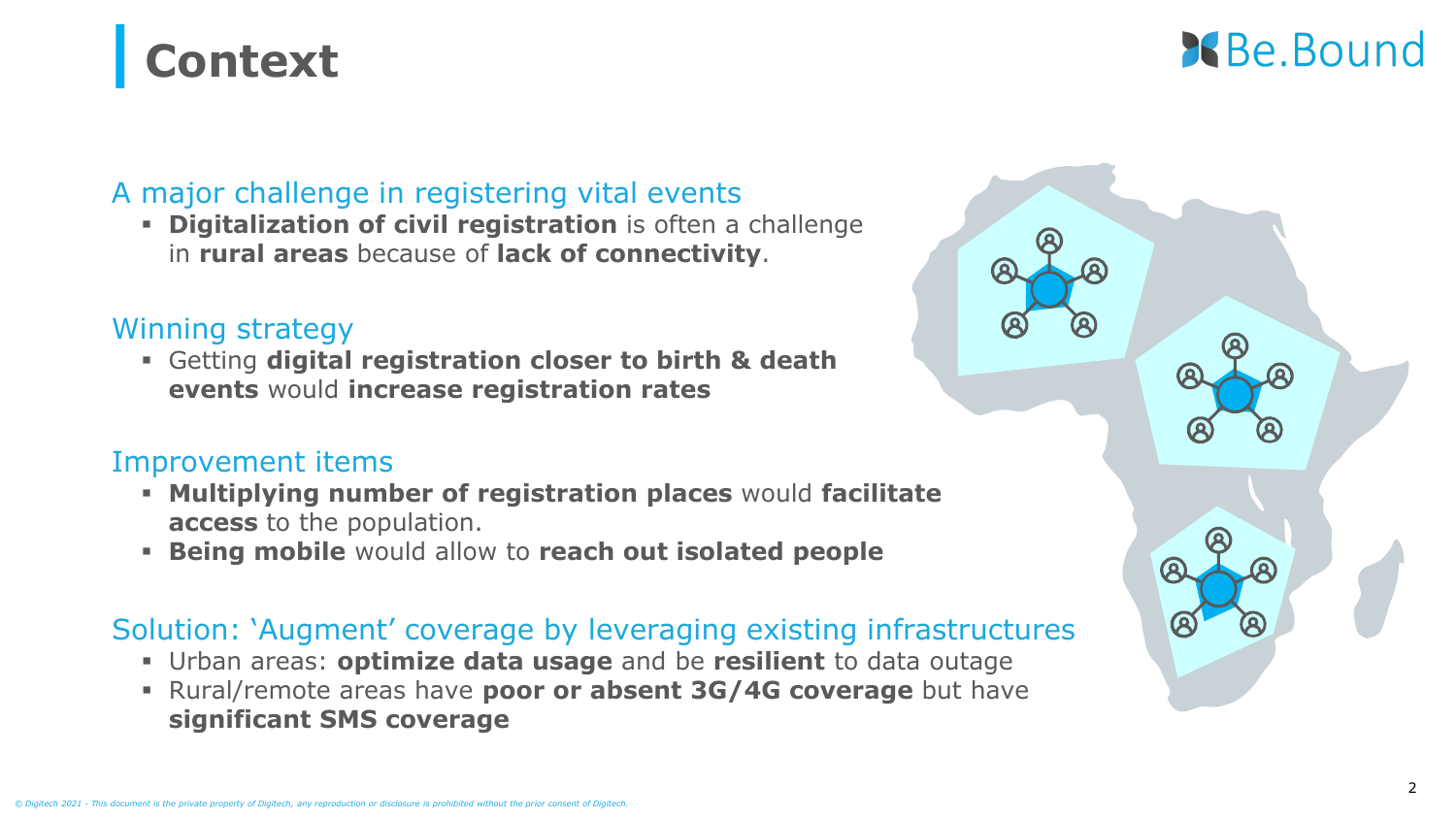## **| What is Be-Bound?**





**Connectivity optimization**  on **any available networks**  (Wi-Fi, 4G, 3G, EDGE, GPRS, 2G, etc.)



#### **Data usage optimization**  thanks to **encoding & compression <sup>3</sup>**

**2**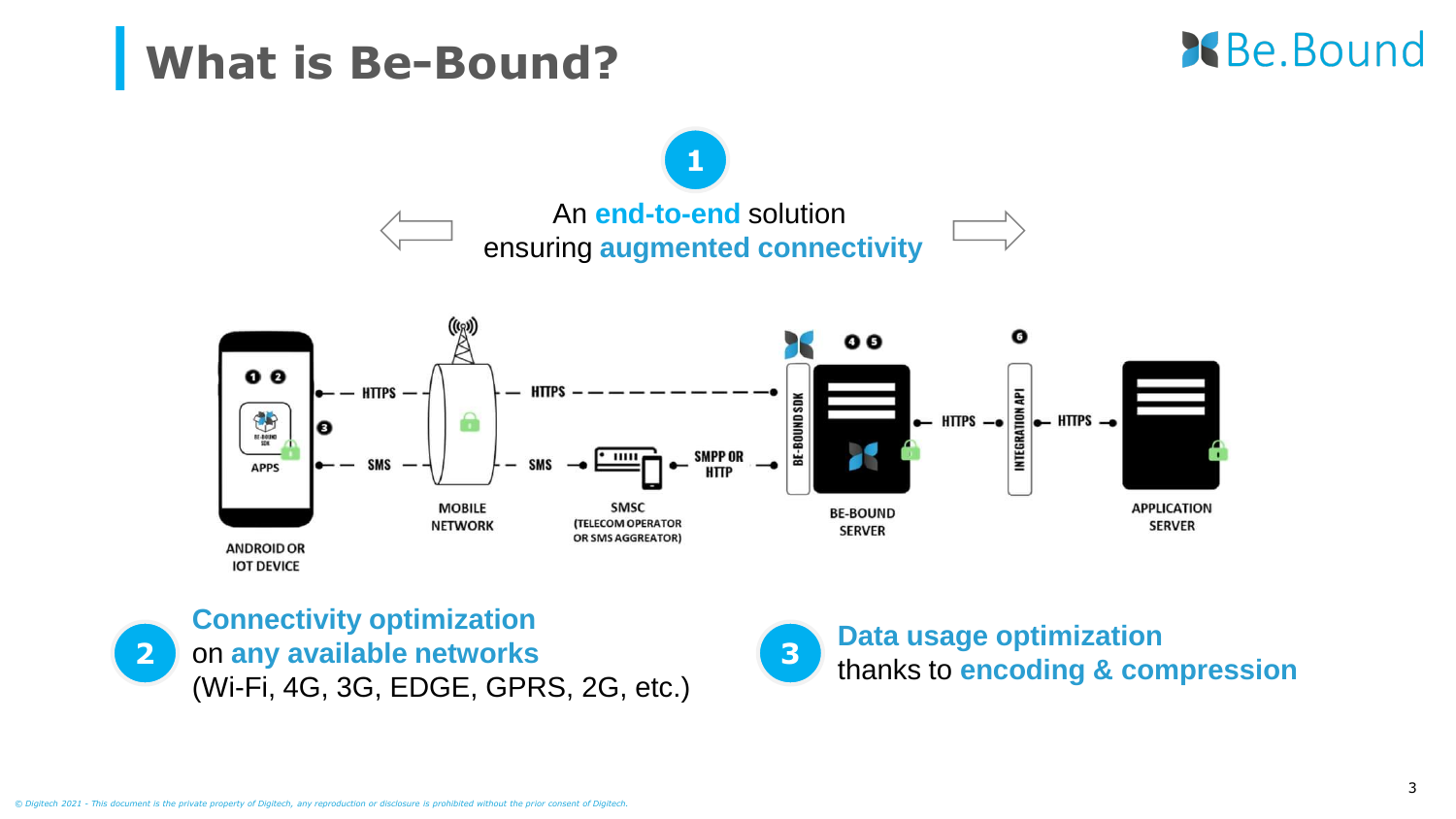## **CONSUME LESS DATA√**

**| Benefits**

Data compression is a combination of optimization, bit-accurate encoding, and data serialization

❑ Reduction of the protocol header ❑ Syntax reduction ❑ Bitwise encoding

## **ENSURE DATA SECURITY √**

❑ Data level security (end-to-end) ❑ Security at the transport protocol level ❑ Security at the proxy level (on-premises)

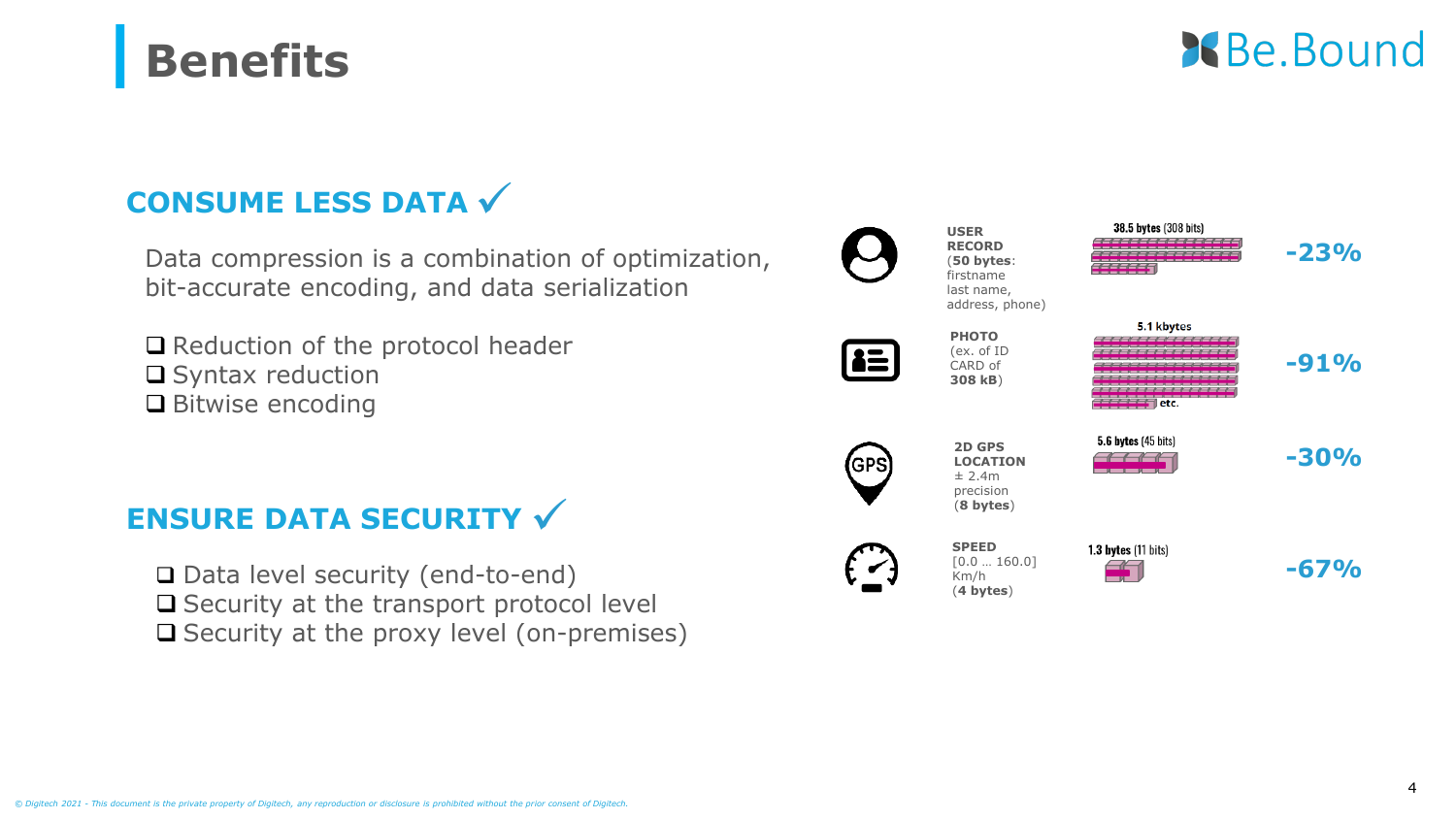#### • **Chatbot** principle Date de naissance de la mère au format DD/MM/YYYY syp 16-39 • **Simple interaction** 10121980

**Current SMS based solutions** 

• **2 SMS** for each Q&A

*(TextIt or RapidPro)*

Birth declaration **~15 minutes** process **~20 SMS**

# **| Why is it unique ?**

*(Differences with other SMS based solutions)*

Lieu de naissance de la mère

Numéro de téléphone de la

Numéro de téléphone du père, indiquer « NC » si non connu

La déclaration est terminée. Le

numéro de demande envoyé est

16:46

Marseille 16:46

16:47

16:48

16:48 No

16:48

16:47 +33629551702

syn

mère svp

 $le: 4$ 



- **Mobile form** support
- Support **business rules**
- **Compression** & **encryption**
- Leverage **best network**
- Possible **non-text data**

Birth declaration **5-6 minutes** process **3-5 SMS**



**Much longer than paperwork Replace paperwork efficiently**

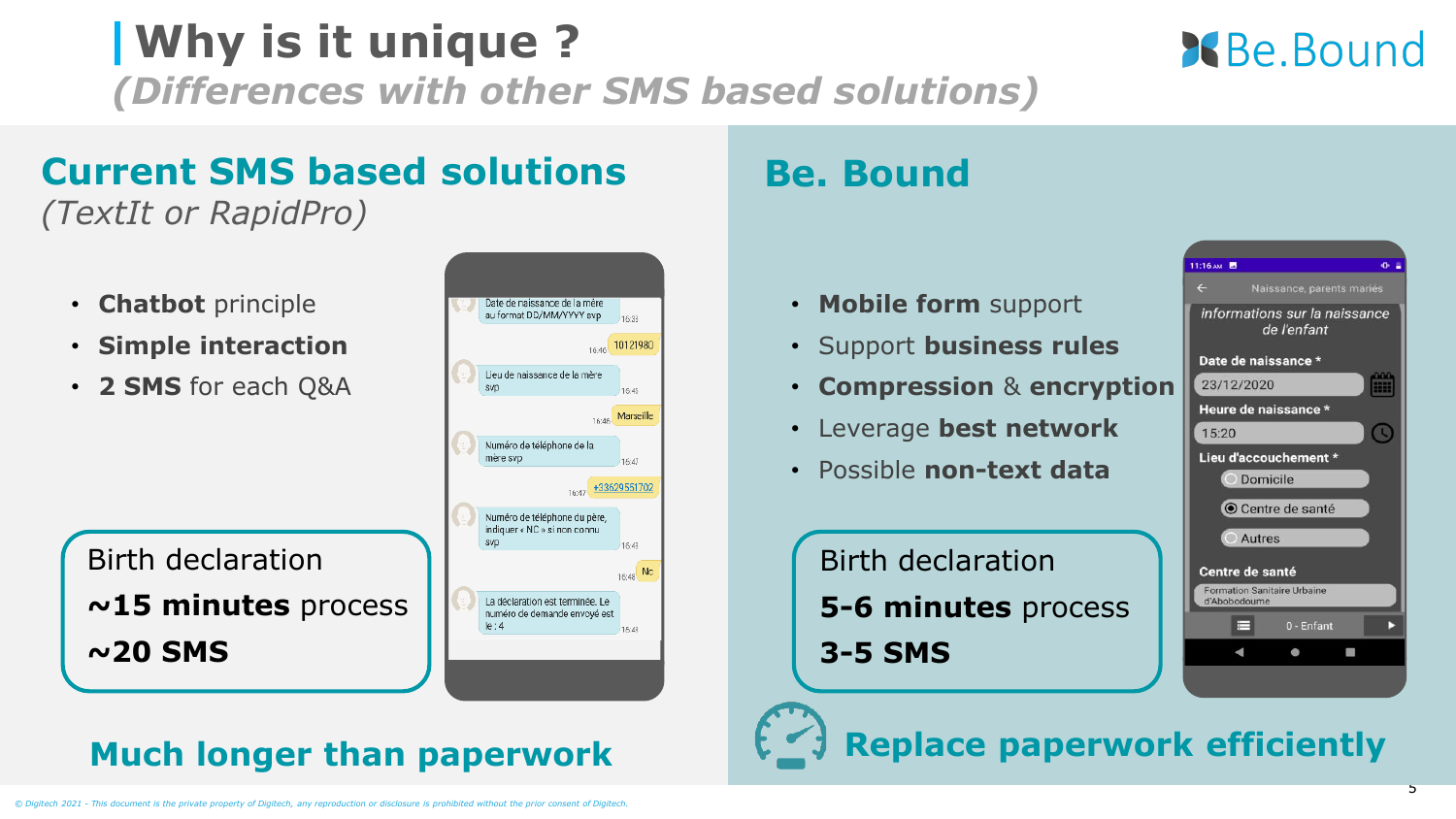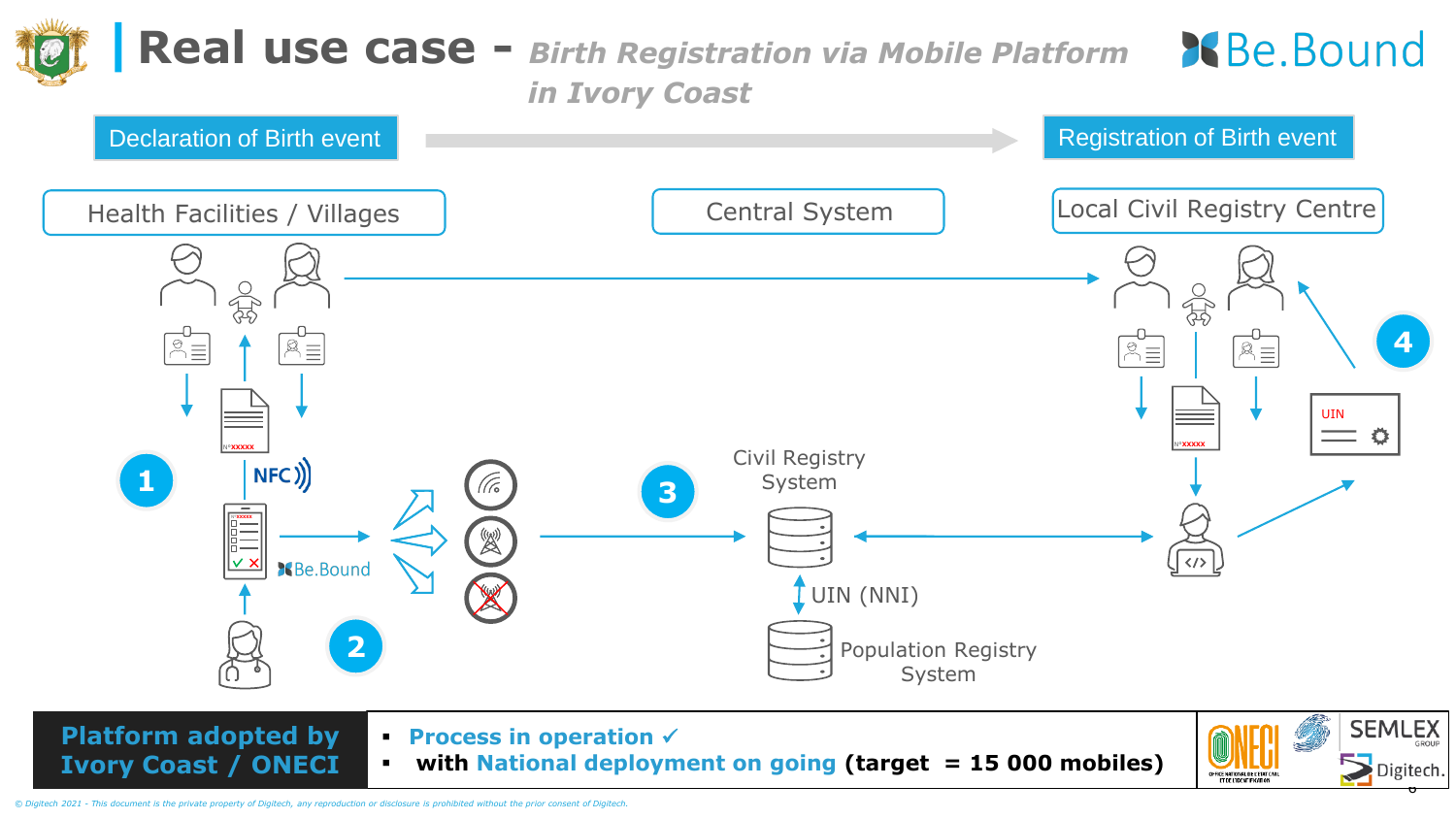# **| Outcome**

**Be** Bound

## **Be. Bound enable digital services now by bridging infrastructures gaps**

## **Advantages**

- Technology for **inclusion**
- Can run **complex business rules**
- **Immediate registration** of civil events
- **Live monitoring** of registration
- **Fraud prevention** on false declarations
- Access to **connected services** anywhere

## **Limitations**

• Ideal for **asynchronous process**, **require patience for synchronous ones**…

## **Opportunities of use**

- **Childhood and mother protection**: pregnancy, prenatal follow-up
- **Health care**: vaccination, patient follow-up
- **Identity: registration supervision, online** authentication
- **Social care**: data collection, benefits distribution logging
- **Education: registration, internet access,** live information, quizz